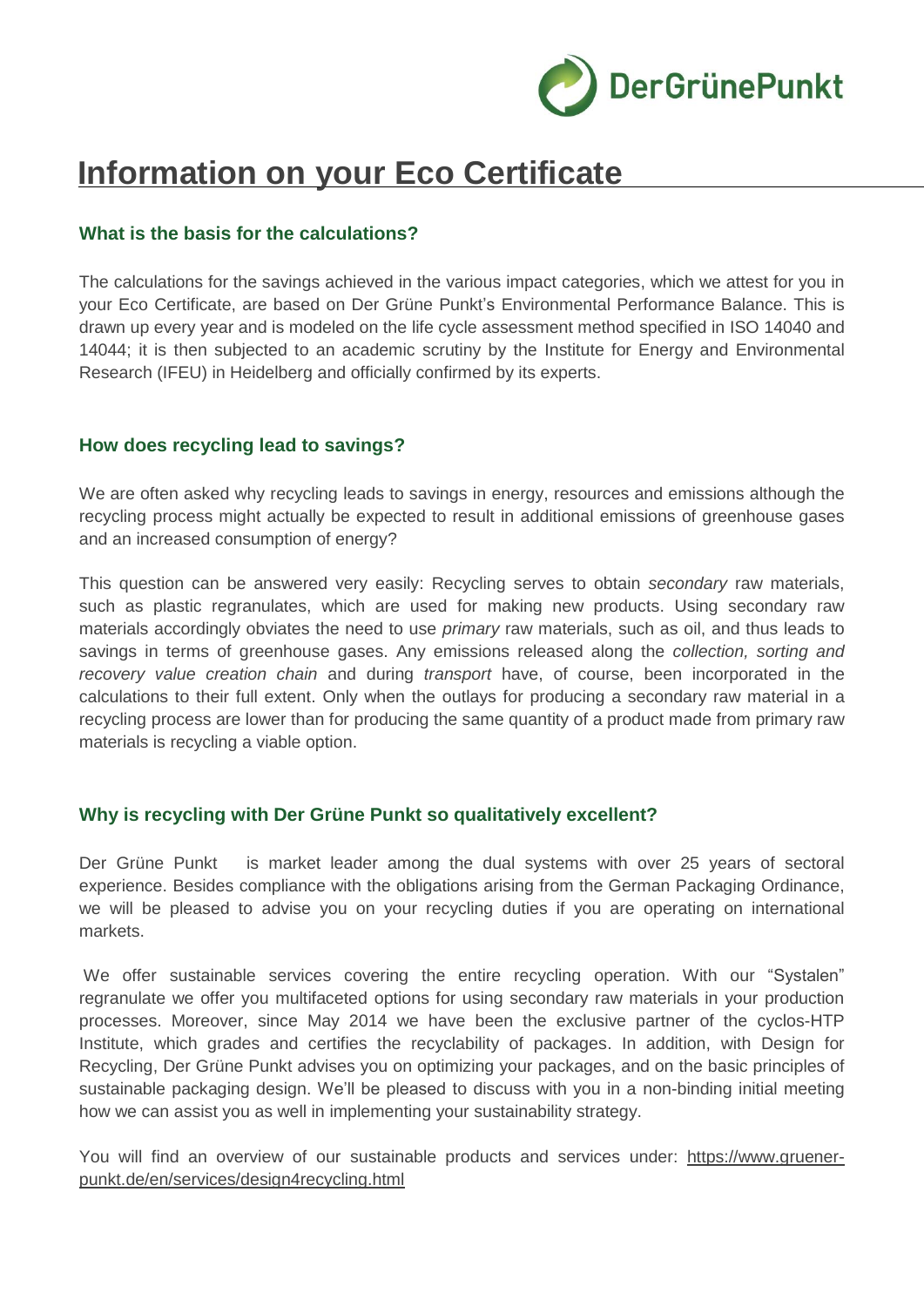

# **Which are the beneficial effects of recycling?**

For more than ten years now, we have been rendering this environmental service transparent for its customers with the Environmental Performance Balance. The Eco Certificate Grüner Punkt confirms the beneficial effect of recycling in five impact categories:

#### › **Impact Category 1: savings in greenhouse gases**

The emissions of greenhouse-relevant trace gases reinforce the Earth's natural warming process, and may have dramatic consequences, including:

- shifts in climate zones and ecosystems
- rising sea levels around the globe
- » **Recovering your sales packages will reduce the creation of climatologically harmful greenhouse gases, such as carbon dioxide (CO2), methane (CH4) and laughing gas (N2O)!**

#### › **Impact Category 2: savings in fossil resources**

- Oil, in particular, is a risk factor for the industrial sector, due to scarcity and fluctuating prices on the global market
- Thanks to these savings, countries not rich in raw materials, like Germany, reduce their dependence on raw material imports
- » **Recovering your participating sales packages reduces consumption of fossil resources!**

#### › **Impact Category 3: reduction in phosphate and nitrogen compounds**

Effluent from industrial facilities and farms carries nutrient-rich substances into the bodies of water concerned. Overfertilization ("eutrophication") may result in excessive growth of plants and other organisms. The resultant shortage of oxygen puts the ecosystem of these bodies of water at risk.

» **Recovering your participating sales packages prevents bodies of water from being contaminated by phosphate and nitrogen compounds!**

#### › **Impact Category 4: savings in primary energy**

- Finite resources, like mineral oil, coal and gas, are getting scarce
- Nuclear energy is controversial, and is now being gradually replaced by alternative energies
- Regenerative energies are (as yet) in short supply, and are relatively expensive
- » **Recovering your participating sales packages will save primary energy!**

#### › **Impact Category 5: avoidance of sulfur dioxide equivalents ("acidification")**

Emissions of sulfur and nitrogen compounds cause acid rain. If they reach the ecosytems of the soil and water bodies concerned, this may cause damage due to the resultant lowering of the pH value ("acidification"). Industrial emissions reinforce these harmful effects.

» **Recovering your sales packages will reduce acidification!**